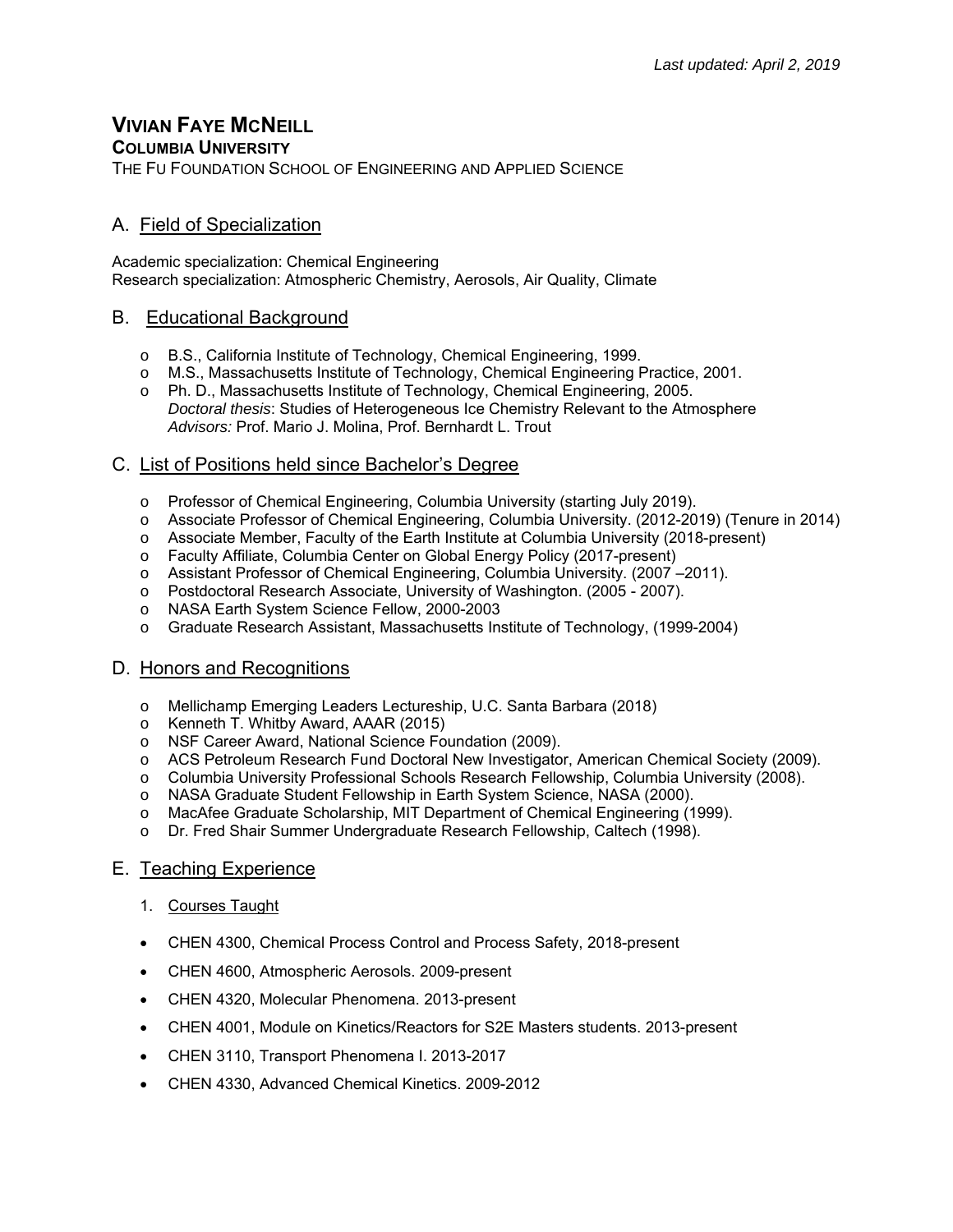- CHEN 3100, Material and Energy Balances. 2007-2011
- CHEN 3810, Chemical Engineering and Applied Chemistry Laboratory. 2008
- CHEN 9000, Chemical Engineering Colloquium. 2011-2015

## F. Publications

Published peer-reviewed, ISI-indexed journal publications: **56**  Citations as of 4/2/2019: **2644** Average citations per publication: **47**  *h*-index as of 4/2/2019: **27** 

#### **(***Statistics provided by Google Scholar***)**

Articles in ISI-indexed Journals (published or accepted for publication) *\** Denotes corresponding author. McNeill Group student or postdoc co-authors underlined.

1) Wang, J., **McNeill, V. F.**, Collins, D. R., Flagan, R. C.\* (2002). Fast Mixing Condensation Nucleus Counter: Application to Rapid Scanning Differential Mobility Analyzer Measurements. *Aerosol Sci. Technol., 36*(6), 678-689.

2) **McNeill, V. F.**, Geiger, F. M., Loerting, T., Trout, B. L., Molina, M. J.\* (2006). Hydrogen Chloride-Induced Surface Disordering on Ice. *Proc. Natl. Acad. Sci. USA, 103* (25), 9422-9427.

3) **McNeill, V. F.**, Patterson, J., Wolfe, G. M., Thornton, J. A.\* (2006). The Effect of Varying Levels of Surfactant on the Reactive Uptake of N<sub>2</sub>O<sub>5</sub> to Aqueous Sub-micron Aerosol. Atmos. Chem. Phys., 6, 1635-1644.

4) Wolfe, G. M., Thornton, J. A.\*, **McNeill, V. F.**, Jaffe, D. A., Reidmiller, D., Chand, D., Smith, J., Swartzendruber, P., Flocke, F., Zheng, W. (2007). Influence of Trans-Pacific Pollution Transport on Acyl Peroxy Nitrate Abundances and Speciation at Mount Bachelor Observatory During INTEX-B. *Atmos. Chem. Phys., 7*, 5309-5325.

5) **McNeill, V. F.**, Geiger, F. M., Loerting, T., Trout, B. L., Molina, L. T., Molina, M. J.\* (2007). The Interaction of Hydrogen Chloride with Ice Surfaces: The Effects of Grain Size, Surface Roughness, and Surface Disorder. *J. Phys. Chem. A, 111*, 6274-6284.

6) **McNeill, V. F.**, Wolfe, G. M., Thornton, J. A.\* (2007). The Oxidation of Oleate in Submicron Aqueous Salt Aerosols: Evidence of a Surface Process. *J. Phys. Chem. A, 111*, 1073-1083.

7) Thornton, J. A.\*, Jaegle, L., **McNeill, V. F.** (2008). Assessing Known Pathways for HO2 Loss in Aqueous Atmospheric Aerosols: Regional and Global Impacts on Tropospheric Oxidants. *J. Geophys. Res. – Atmos., 113*, D05303.

8) **McNeill, V. F.**, Yatavelli, R. L.N., Thornton, J. A.\*, Stipe, C. B., Langrebe, O. (2008). Heterogeneous OH Oxidation of Palmitic Acid in Single Component and Internally Mixed Aerosol Particles: Vaporization and the Role of Particle Phase. *Atmos. Chem. Phys., 8*, 5465-5476.

9) Shapiro, E. L., Szprengiel, J., Sareen, N., Jen, C. N., Giordano, M. R., **McNeill, V. F.\*** (2009). Light-Absorbing Secondary Organic Material Formed by Glyoxal in Aqueous Aerosol Mimics. *Atmos. Chem. Phys., 9*, 2289-2300.

10) Sahu, K., **McNeill, V. F.\***, Eisenthal, K. B.\* (2010). Effect of Salt on the Adsorption Affinity of an Aromatic Carbonyl Molecule to the Air-Aqueous Interface: Insight for Aqueous Environmental Interfaces. *J. Phys. Chem. C, 114*, 18258-18262.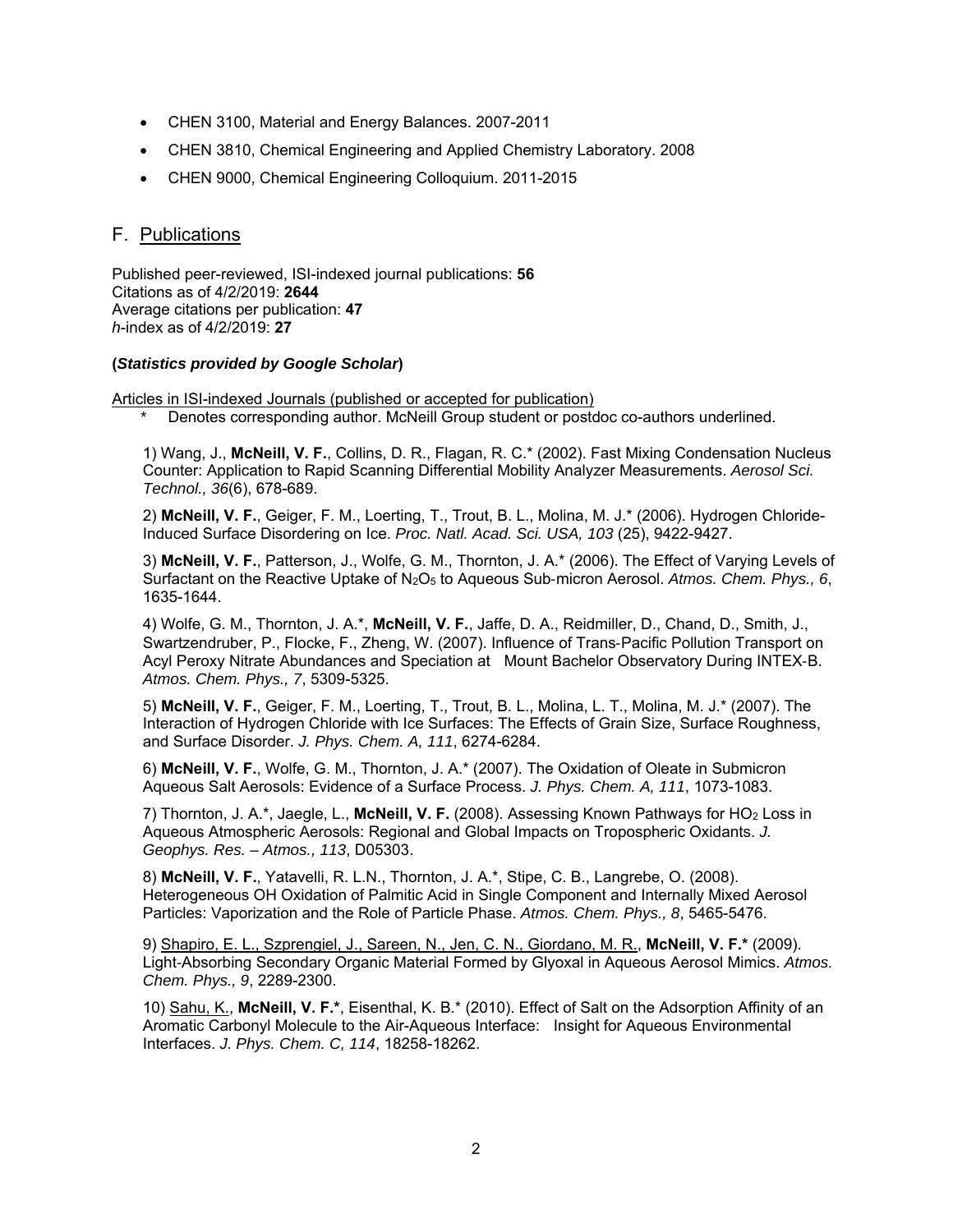11) Sareen, N., Schwier, A. N., Shapiro, E. L., Mitroo, D., **McNeill, V. F.\*** (2010). Secondary Organic Aerosol Material Formed by Methylglyoxal in Aqueous Aerosol Mimics. *Atmos. Chem. Phys., 10*, 997-1016.

12) Schwier, A. N., Sareen, N., Mitroo, D., Shapiro, E. L., **McNeill, V. F.\*** (2010). Glyoxal-Methylglyoxal Cross-Reactions in Secondary Organic Aerosol (SOA) Formation. *Environ. Sci. Technol., 44*(16), 6174-6182.

13) Chu, S. N., Sands, S., Tomasik, M. R., Lee, P. S., **McNeill, V. F.\*** (2010). Ozone Oxidation of Surface-Adsorbed Polycyclic Aromatic Hydrocarbons (PAHs): Role of PAH-Surface Interaction. *J. Am. Chem. Soc., 132*(45), 15968-15975.

14) Romakkaniemi, S.\*, Kokkola, H., Smith, J. N., Prisle, N. L., Schwier, A. N., **McNeill, V. F.**, Laaksonen, A. (2011). Partitioning of Semivolatile Surface-Active Compounds Between Bulk, Surface, and Gas Phase. *Geophys. Res. Lett., 38*, 3, L03807 doi:10.1029/2010GL046147.

15) Kuo, M. H., Moussa, S. G., **McNeill, V. F.**\* (2011) Modeling Interfacial Liquid Layers on Environmental Ices. *Atmos. Chem. Phys., 11*, 9971-9982.

16) Sahu, K., Eisenthal, K.B.\*, **McNeill, V. F.\*** (2011) Competitive Adsorption at the Air-Aqueous Interface: A Second Harmonic Generation Study. *J. Phys. Chem. C, 115* (19), 9701-9705

17) Schwier, A. N., Sareen, N., Lathem, T., Nenes, A.\*, **McNeill, V. F.\*** (2011) Ozone Oxidation of Oleic Acid Films Decreases Aerosol CCN Activity. *J. Geophys. Res.-Atmos., 116,* D16202, doi:10.1029/2010JD015520.

18) Li, Z., Schwier, A.N., Sareen, N., **McNeill, V. F**.\* (2011) Reactive Processing of Formaldehyde and Acetaldehyde in Aqueous Aerosol Mimics: Surface Tension Depression and Secondary Organic Products. *Atmos. Chem. Phys., 11*, 11617-11629.

19) Schwier, A.N., Mitroo, D., **McNeill, V. F**.\* (2012) Surface Tension Depression by Low-Solubility Organic Material in Aqueous Aerosol Mimics. *Atmos. Environ.*, *54*, 495-500.

20) **McNeill, V.F.\***., Grannas, A.M., Abbatt, J.P.D., Ammann, M., Ariya, P., Bartels-Rausch, T. Domine, F., Donaldson, D.J., Guzman, M.I., Heger, D., Kahan, T.F., Klan, P., Masclin, S., Toubin, C., Voisin, D. (2012) Organic Material in Environmental Ices: Sources, Chemistry, and Impacts. *Atmos. Chem. Phys., 12*, 9653-9678.

21) **McNeill, V.F.\***, Woo, J.L., Kim, D. D., Schwier, A.N., Wannell, N.J., Sumner, A.J., Barakat, J.M. (2012) Aqueous-phase Secondary Organic Aerosol and Organosulfate Formation in Atmospheric Aerosols: A Modeling Study. *Environ. Sci. Technol.* 46 (15) 8075-8081

22) Schwier, A.N., Viglione, G.A., **McNeill, V. F.**\* Modeling the surface tension of complex, reactive organic-inorganic mixtures. (2013) *Atmos. Chem. Phys.,* 13, 10721-10732

23) Sareen, N., Schwier, A.N., Lathem, T., Nenes, A., **McNeill, V. F**.\* Gas-Phase Surfactants Enhance Aerosol Cloud Nucleation. (2013) *Proc. Natl. Acad. Sci. USA*, *110*, 2723-2728

24) Drozd, G.T., Woo, J.L., **McNeill, V.F.\*** Self-limited uptake of  $\alpha$ -pinene oxide to acidic aerosol: The effects of liquid-liquid phase separation and implications for the formation of secondary organic aerosol and organosulfates from epoxides. (2013) *Atmos. Chem. Phys. 13,* 8255-8263

25) Sareen, N., Moussa, S.G., **McNeill, V. F.**\* Photochemical Aging of Light-Absorbing Secondary Organic Aerosol Material (2013) *J. Phys. Chem. A, 117* (14), 2987-2996

26) Moussa, S.G., Kuo, M.H., **McNeill, V. F.**\* Nitric acid-induced surface disordering on ice (2013) *Phys. Chem. Chem. Phys. 15* (26), 10989-10995

27) Woo, J.L., Kim D. D., Schwier, A.N., Li R., **McNeill, V.F.\*** Aqueous aerosol SOA formation: Impact on aerosol physical properties (2013) *Faraday Discuss.*, 165, 357-367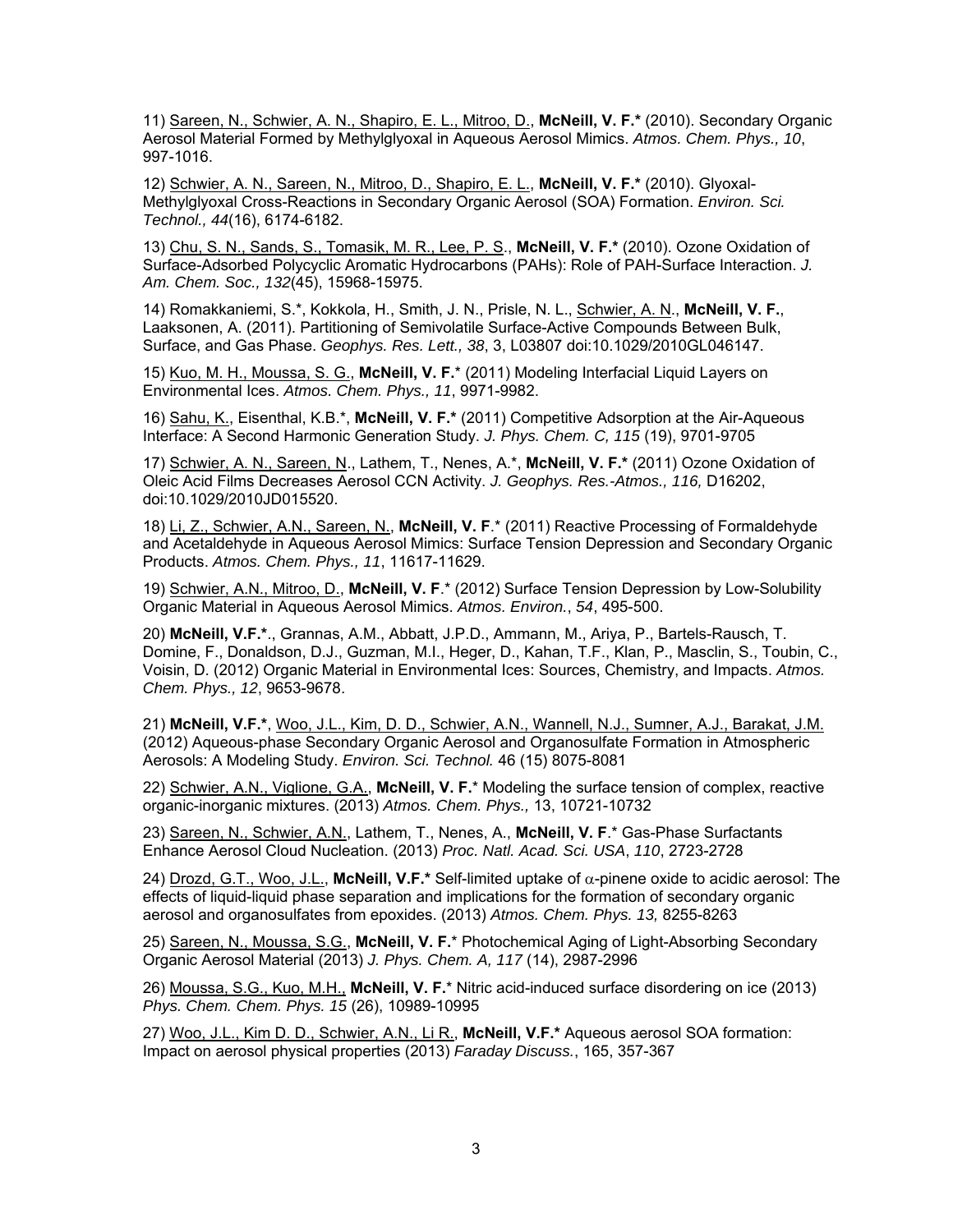28) Drozd, G.T., Woo, J.L., Haakinen, S., Nenes, A., **McNeill, V.F.\*** Inorganic salts and organic diacids interact to form material with low hygroscopicity and low volatility (2014) *Atmos. Chem. Phys. 14,* 5205-5215

29) Ortiz-Montalvo, D.L., Haakinen, S., Schwier, A.N., Lim, Y.B., **McNeill, V.F.,** Turpin, B.J.\* Ammonium Addition (and Aerosol pH) has a Dramatic Impact on Volatility and Yield of Glyoxal SOA (2014) *Environ. Sci. Technol, 48* (1), 255-262*.*

30) Bartels-Rausch, T.\*, Jacobi, H.-W., Kahan, T. F., Thomas, J. L., Thomson, E.S., Abbatt, J. P. D. , Ammann, M., Blackford, J.R., Bluhm, H., Boxe, C., Domine, F., Frey, M.M., Gladich, I., Guzman, M.I., Heger, D., Huthwelker, T., Klan, P., Kuhs, W. F., Kuo, M.H., Maus, S., Moussa, S.G., **McNeill, V. F.**, Newberg, J.T., Pettersson, J.B.C., Roeselova, M., Sodeau, J. (2014) A review of air-ice chemical and physical interactions (AICI): liquids, quasi-liquids, and solids in snow. *Atmos. Chem. Phys.*, *14,* 1587- 1633

31) Drozd, G.T., **McNeill, V.F.\*** Organic matrix effects on aqueous-phase secondary organic aerosol formation (2014) *Environ. Sci: Processes & Impacts*, 16 (4), 741-747

32) **McNeill, V. F**.\*, Sareen, N., Schwier, A.N. (2014) Surface-Active Organics in Atmospheric Aerosols. *Topics in Current Chemistry*, 339, 201-259, doi:10.1007/128\_2012\_404*.* 

33) Upshur, M.A., Strick, B.F., **McNeill, V.F.**, Thomson, R.J.\*, Geiger, F.M.\* (2014) Climate-relevant Physical Properties of Molecular Constituents Relevant for Isoprene-Derived Secondary Organic Aerosol Particles. *Atmos. Chem. Phys.*, 14 (19), 10731-10740

34) Kuo, M.-H., Moussa, S.G., **McNeill, V. F.**\* (2014) Surface Disordering and Film Formation on Ice Induced by Formaldehyde and Acetaldehyde *J. Phys. Chem. C.*, 118 (50), 29108-29116

35) Sumner, A.J., Woo, J.L., **McNeill, V.F.\*** (2014) Model Analysis of Secondary Organic Aerosol Formation by Glyoxal in Laboratory Studies: The Case for Photoenhanced Chemistry. *Environ. Sci. Technol, 48* (20), 11919-11925*.*

36) Haakinen, S.A.K., **McNeill, V.F.**\*, Riipinen, I.\* (2014) Organic salt formation by dicarboxylic acids in atmospheric aerosols: Impact on aerosol volatility. *Environ. Sci. Technol, 48* (23), 13718-13726*.*

37) **McNeill, V.F.**\* (2015) Aqueous organic chemistry in the atmosphere: Sources and chemical processing of organic aerosols (Feature) *Environ. Sci. Technol. 49* (3) 1237-1244

38) Woo, J.L., **McNeill, V.F.**\* (2015) simpleGAMMA v1.0 - A reduced model of secondary organic aerosol formation in the aqueous aerosol phase (aaSOA). *Geosci. Model. Dev.* 8 (6), 1821-1829

39) S.H. Budisulistiorini, X. Li, S.T. Bairai, J. Renfro, Y. Liu, Y.J. Liu, K.A. McKinney, S.T. Martin, **V.F. McNeill**, H.O.T. Pye, A. Nenes, M.E. Neff, E.A. Stone, S. Mueller, C. Knote, S.L. Shaw, Z. Zhang, A. Gold, and J.D. Surratt\* (2015) Examining the effects of anthropogenic emissions on isoprene-derived secondary organic aerosol formation during the 2013 Southern Oxidant and Aerosol Study (SOAS) at the Look Rock, Tennessee, ground site. *Atmos. Chem. Phys.*, 15 (15), 8871-8888 (2015)

40) E.A. Marais\*, D. J. Jacob, J. L. Jimenez, P. Campuzano-Jost, D. A. Day, W. Hu, J. Krechmer, L. Zhu, P.S. Kim, C.C. Miller, J.A. Fisher, K. Travis, K. Yu, T.F. Hanisco, G.M.Wolfe, H. L. Arkinson, H. O. T. Pye, K. D. Froyd, J. Liao, and **V.F. McNeill** Aqueous-phase mechanism for secondary organic aerosol formation from isoprene: application to the southeast United States and  $co-$ benefit of  $SO<sub>2</sub>$ emission controls. *Atmos. Chem. Phys.*, 16, 1603-1618 (2016)

41) Li, J., Mao, J.\*, Min, K.-E., Washenfelder, R.A., Brown, S.S., Kaiser, J., Keutsch, F.N., Volkamer, R., Wolfe, G.M., Hanisco, T.F., Pollack, I.B.,Ryerson, T.B., Graus, M., Gilman, J.B., Lerner, B.M., Warneke. C., de Gouw, J., Middlebrook, A.M., Liao, J., Welti, A., Henderson, B.H., **McNeill, V. F.**, Hall, S., Ullmann, K., Donner, L.J., Paulot, F., and Horowitz, L.W. Observational constraints on glyoxal production from isoprene oxidation and its contribution to organic aerosol over the Southeast United States, *JGR-Atmospheres*, 121 (16) 9849-9861 (2016)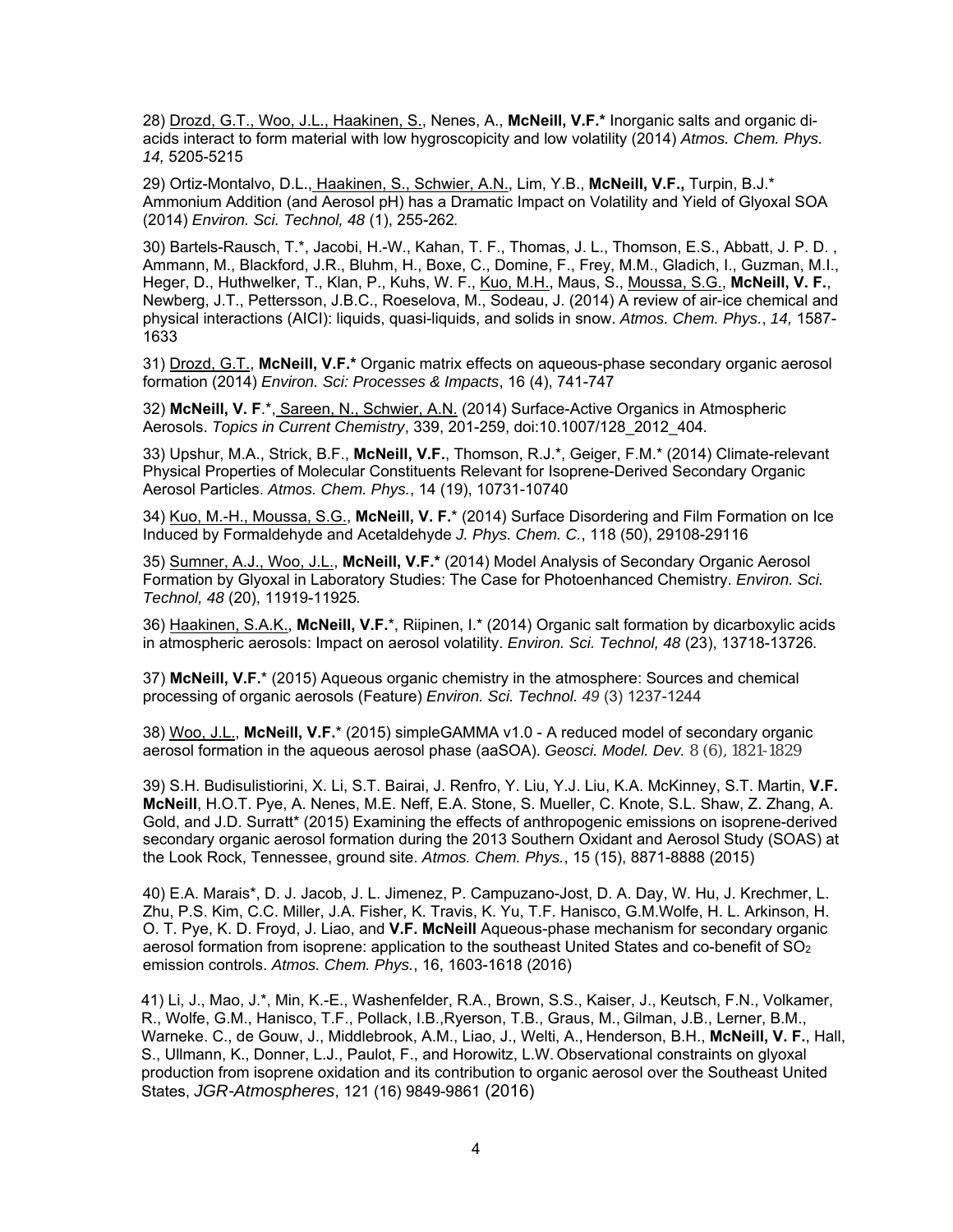42) Ortiz-Montalvo, D.L., Schwier, A.N., Lim, Y.B., **McNeill, V. F.**, Turpin, B.J.\* "Volatility of Methylglyoxal Cloud SOA Formed through OH Radical Oxidation and Droplet Evaporation" *Atmos. Environ.* 130,145-152 (2016)

43) Wu, Y., Li, W.-Y., Xu, B., Li, X., Wang, H., **McNeill, V.F.**\*, Rao, Y.\*, and Dai, H.-L. "Observation of Organic Molecules at the Aerosol Surface" *J. Phys. Chem. Lett.*, 7(12), 2294-2297 (2016).

44) Li, W.-Y., Li, X., Jockusch, S., Wang, H., Xu, B., Wu, Y., Tsui, W.G., Dai, H.-L., **McNeill, V.F.**\*, Rao, Y.\*, Photoactivated Production of Secondary Organic Species from Isoprene in Aqueous Systems, J. Phys. Chem. A., 120(45) 9042-9048 (2016)

45) Budisulistiorini, S. H., Nenes, A., Carlton, A. M. G., Surratt, J. D., **McNeill, V.F.**\*, Pye, H. O. T\*. Simulating Aqueous-Phase Isoprene-Epoxydiol (IEPOX) Secondary Organic Aerosol Production During the 2013 Southern Oxidant and Aerosol Study (SOAS) *Environ. Sci. Technol.*, 51(9) 5026- 5034 (2017)

46) Burkholder, J.B., Abbatt, J.P.D., Barnes, I., Roberts, J.M., Melamed, M.L., Ammann, M., Bertram, A.K., Cappa, C.D., Carlton, A.M.G., Carpenter, L.J., Crowley, J.N., Dubowski, Y., George, C. Heard, D.E., Herrmann, H., Keutsch, F.N., Kroll, J.H., **McNeill, V.F.**, et al. "The Essential Role for Laboratory Studies in Atmospheric Chemistry" *Environ. Sci. Technol.* 51(5), 2519-2528 (2017).

47) **McNeill, V.F.\***, "Atmospheric Aerosols: Clouds, Chemistry, and Climate" *Annu. Rev. Chem. Biomolec. Eng.* 8, 427-444 (2017).

48) Tsui, W.G., Rao, Yi, Dai, Hai-Lung, **McNeill, V.F.**\*, "Modeling Photosensitized Secondary Organic Aerosol Formation in Laboratory and Ambient Aerosols" *Environ. Sci. Technol.* 51(13), 7496- 7501 (2017).

49) Xu, J, Wang, Q. , Deng, C., **McNeill, V.F.**, Fankhauser, A., Wang, F., Fu, J.S., Huang, K.\*, Zhuang, G. "Insights into the characteristics and sources of primary and secondary organic carbon: High time resolution observation in urban Shanghai" *Environ. Pollution* 233, 1177-1187 (2018)

50) Mao, J.\*, Carlton, A., Cohen, R.C., Brune, W.H., Brown, S.S., Wolfe, G.M., Jimenez, J.L., Pye, H.O.T., Ng, N.L., Xu, L., **McNeill, V.F.**, Tsigaridis, K., McDonald, B.C., Warneke, C., Guenther, A., Alvarado, M.J., de Gouw, J., Mickley, L.J., Liebensperger, E.M., Mathur, R., Nolte, C.G., Portmann, R.W., Unger, N., Tosca, M., Horowitz, L.W. "Southeast Atmosphere Studies: learning from modelobservation syntheses." *Atmos. Chem. Phys.* 18, 2615-2651 (2018).

51) Tsui, W.G. **McNeill, V.F.**\* "Modeling photosensitized secondary organic aerosol production by Humic-like Substances (HULIS)" *Environ. Sci. Technol. Lett.* 5 (5) 255-259 (2018)

52) Xu, J., Cui, T., Fowler, B., Fankhauser, A.M., Yang, K., Surratt, J. **McNeill, V.F.**\* "Aerosol Brown Carbon Formation from Dark Reactions of Syringol in Aqueous Aerosol Mimics" *ACS Earth Space Chem.* 2 (6) 608-617 (2018)

53) Curry, L.A., Tsui, W.G., **McNeill, V.F.**\* "Technical Note: Recommended reactive uptake coefficients for uptake of glyoxal and methylglyoxal by atmospheric aerosols and cloud droplets" *Atmos. Chem. Phys.* 18, 9823-9830 (2018)

54) **McNeill, V.F.\*** "Addressing the global air pollution crisis: Chemistry's role". In press, *Trends Chem.* (2019)

55) Shrivastava, M.K.\*, Andreae, M.O., Artaxo, P., Barbosa, H., Berg, L.K., Brito, J., Ching, J., Easter, R.C., Fan, J., Fast, J.D., Feng, Z., Fuentes, J.D., Glasius, M., Goldstein, A.H., Gomes, E.A., Gomes, H., Gu, D., Guenther, A., Jathar, S.H., Kim, S., Liu, Y., Lou, S., Martin, S.T., **McNeill, V.F.**, Medeiros, A., de Sa, S.S., Shilling, J.E., Springston, S.R., Souza, R.F., Thornton, J.A., Isaacman-VanWertz, G., Yee, L., Ynoue, R., Zaveri, R., Zelenyuk, A., Zhao, C. "Urban pollution greatly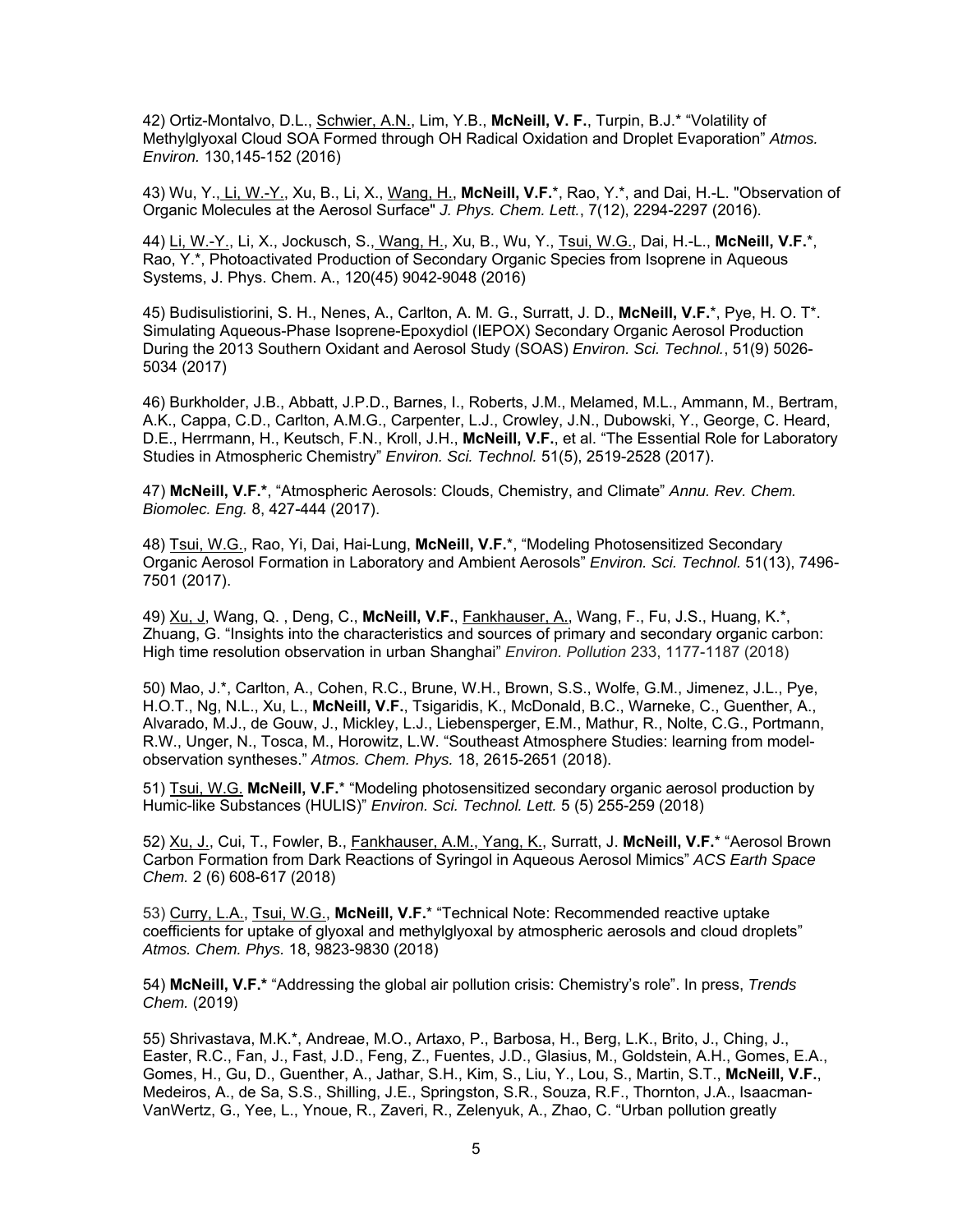enhances formation of natural aerosols over the Amazon rainforest". *Nature Comm.*10:1046 doi:10.1038/s41467-019-08909-4 (2019)

56) Woo. J.L.\*, Sareen, N., Schwier, A.N., **McNeill, V.F.\***, Concept for an electrostatic focusing device for continuous ambient pressure aerosol concentration. *Atmos. Meas. Tech. Discuss.* DOI:10.5194/amt-2019-43 (2019)

II. Conference Proceedings (published or accepted for publication)

57) Yinon, L., Themelis, N. J., **McNeill, V. F.\*** "Ultrafine Particle Formation by WTE and Other Combustion Sources" in *NAWTEC 18 Proceedings*, ASME International, Tampa, FL (May 2010)

58) **McNeill, V.F.**\*, Barakat, J. M. "Ultrafine particle emissions from waste transportation averted as a result of WTE: A case study of the New York metropolitan area," WtERT USA, New York, NY (October 2010)

- III. Books Edited or Co-Edited (published or accepted for publication) *Advances in Atmospheric Chemistry*, *Topics in Current Chemistry* vol. 339 (Springer), ISBN: 978- 3-642-41214-1 (2014)
- IV. Editorials and other non peer-reviewed publications

Cox RA, Ammann M, Crowley JN, Herrmann H, Jenkin ME, **McNeill VF**, Mellouki AW, Rossi MJ, Troe J, Wallington TJ "IUPAC in the (real) clouds," Chemistry International 40(4) 10-13 (2018)

**McNeill VF**, Nunes JK "India's Air Pollution Crisis: By the Numbers," Huffpost India, October 26, 2017 (2017)

Nunes JK, **McNeill VF** "Tips on How to Pick and Optimise the Use of Air Sensors, Air Purifiers, and Masks," HuffPost India, October 14, 2017 (2017)

Nunes JK, **McNeill VF** "No, You Do Not Become "Immune" to Air Pollution. Yes, It Can Kill You!," HuffPost India, October 13, 2017 (2017)

Blum, J., **McNeill, VF**, Herbst, E., Liu, C., Chakraborty, S. "Welcome to ACS Earth and Space Chemistry" *ACS Earth and Space Chemistry 1* (1),1-2 (2017)

Surratt, J. D., Szmigielski, R., **McNeill, V.F.** (2016) Special issue: Chemical characterization of secondary organic aerosol – Dedication to Professor Magda Claeys. *Atmos. Environ.*, 130, 1-4

**McNeill, V. F.**, Prather, K., Geiger, F.M., Bertram A., Volkamer, R. (2015). A Tribute to Mario Molina. *J. Phys. Chem. A*. *119* (19) 4277-4278

**McNeill, V. F.**, Ariya, P.A. (2014). Atmospheric and Aerosol Chemistry: Preface. *Topics in Current Chemistry*.

**McNeill, V. F.**, Hastings, M. G. (2008). Ice in the Environment: Connections to Atmospheric Chemistry. *Environ. Res. Lett.*, 3, 045004.

# J. Selected Service (Professional/Disciplinary, University, Outreach and Public Engagement)